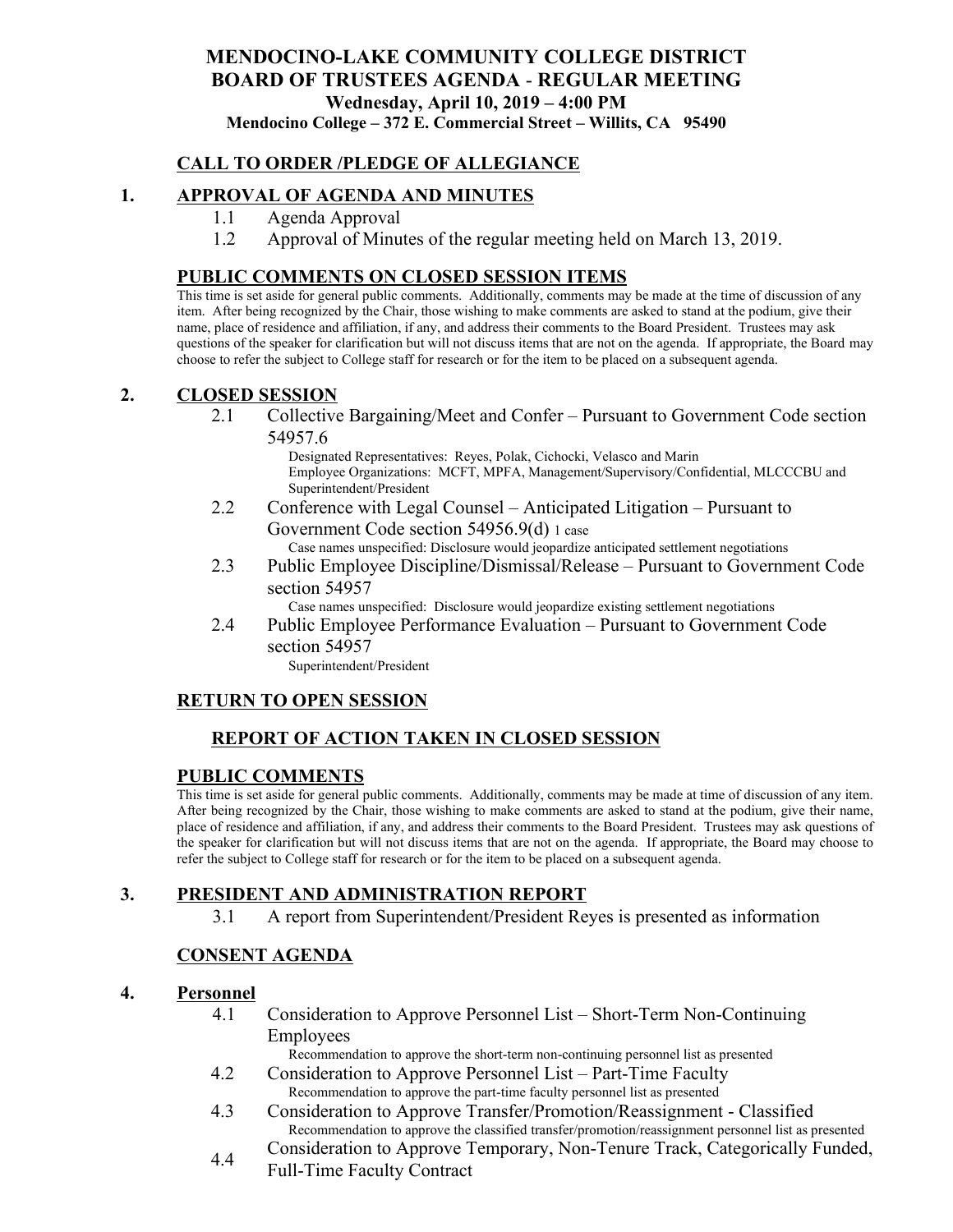Recommendation to approve the non-tenure track, categorically funded, full-time faculty contract as presented

- 4.5 Consideration to Approve Increase in Number of Hours Worked Per Week – Classified Employee Recommendation to approve the increase in number of hours worked per week – classified employee as presented
- 4.6 Consideration to Ratify Resignation/Retirement Full-Time Faculty Recommendation to ratify the resignation/retirement as presented
- 4.7 Consideration to receive the Mendocino-Lake Community College Classified
	- Bargaining Unit/SEIU (MLCCCBU) Local 1021, 2019/20 Reopeners Recommendation to receive the Mendocino-Lake Community College Classified Bargaining Unit (MLCCCBU) Local 1021 reopeners as presented
- 4.8 Consideration to receive the Mendocino College Federation of Teachers
	- (MCFT/AFT) 2020/21 Reopeners Recommendation to receive the Mendocino College Federation of Teachers (MCFT/AFT) 2020/21 reopeners as presented
		- Consideration to present the Mendocino-Lake Community College District
- 4.9 Reopeners to the Mendocino-Lake Community College Classified Bargaining Unit/SEIU, Local 1021 (MLCCCBU) 2019/20 Recommendation to present the 2019/20 Mendocino-Lake Community College District Reopeners to the Mendocino-Lake Community College Classified Bargaining Unit/SEIU, Local 1021 (MLCCCBU)
	- Consideration to present the Mendocino-Lake Community College District
- 4.10 Reopeners to the Mendocino College Federation of Teachers (MCFT/AFT) 2020/21

Recommendation to present the 2020/21 Mendocino-Lake Community College District Reopeners to the Mendocino College Federation of Teachers (MCFT/AFT)

# **5. Other Items**

5.1 Fiscal Report as of February 28, 2019

Recommendation to accept the report as presented

5.2 Donations

Recommendation to accept the donated items as presented

# **6. INFORMATIONAL/ACTION ITEM**

6.1 Board of Trustees/Foundation Board Ad-Hoc Committee An update from the ad-hoc committee will be presented with possible action to be determined at the meeting.

# **7. ACTION ITEMS**

- 7.1 2018-2019 April Revised Budget
	- Recommendation to adopt the proposed 2018-2019 April revised budget as presented
- 7.2 Contracts and Agreements Quarterly Ratification Recommendation to ratify the contracts and agreements as presented
- 7.3 Awarding of Audit Contract for Fiscal Year Ending June 30, 2019 Recommendation to award the audit contract for the fiscal year ending June 30, 2019
- 7.4 Northern California Community Colleges Self Insurance Authority (NCCCSIA) Designation of District Alternate– Resolution 04-19-01
	- Recommendation to adopt resolution 04-19-01 to designate a District Alternate
- 7.5 Vice President's Salary Schedule Recommendation to approve the salary schedule for the Vice President of Academic Affairs and the Vice President of Student Services as presented
- 7.6 Classified Professionals Week Resolution 04-19-02 Recommendation to adopt resolution 04-19-02 in honor of Classified employees

# **8. BIG PICTURE**

- 8.1 Partnerships with Small Schools What are we doing currently and what more can be done?
	- A presentation by Debra Polak, Vice President of Academic Affairs